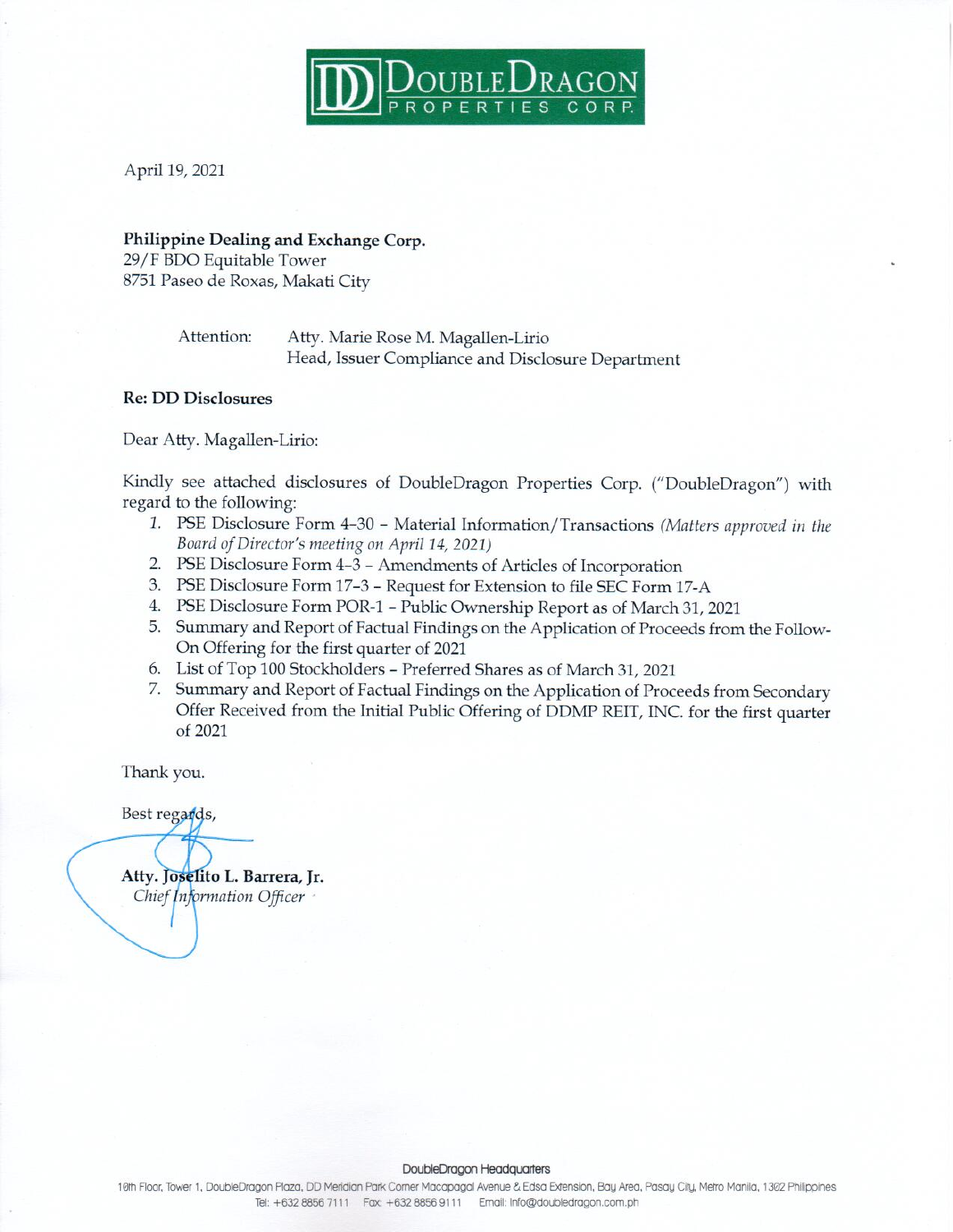| C02434-2021 |
|-------------|
|-------------|

# **SECURITIES AND EXCHANGE COMMISSION SEC FORM 17-C**

# **CURRENT REPORT UNDER SECTION 17 OF THE SECURITIES REGULATION CODE AND SRC RULE 17.2(c) THEREUNDER**

| 1. Date of Report (Date of earliest event reported)                                                                                                                                                                             |  |  |  |  |
|---------------------------------------------------------------------------------------------------------------------------------------------------------------------------------------------------------------------------------|--|--|--|--|
| Apr 15, 2021                                                                                                                                                                                                                    |  |  |  |  |
| 2. SEC Identification Number                                                                                                                                                                                                    |  |  |  |  |
| 30354                                                                                                                                                                                                                           |  |  |  |  |
| 3. BIR Tax Identification No.                                                                                                                                                                                                   |  |  |  |  |
| 287191423000                                                                                                                                                                                                                    |  |  |  |  |
| 4. Exact name of issuer as specified in its charter                                                                                                                                                                             |  |  |  |  |
| DoubleDragon Properties Corp.                                                                                                                                                                                                   |  |  |  |  |
| 5. Province, country or other jurisdiction of incorporation                                                                                                                                                                     |  |  |  |  |
| Republic of the Philippines                                                                                                                                                                                                     |  |  |  |  |
| 6. Industry Classification Code(SEC Use Only)                                                                                                                                                                                   |  |  |  |  |
| 7. Address of principal office<br>DD Meridian Park Bay Area Brgy 76 Zone 10 San Rafael Pasay City Metro Manila<br>Philippines<br><b>Postal Code</b><br>1302<br>8. Issuer's telephone number, including area code<br>+6328567111 |  |  |  |  |
| 9. Former name or former address, if changed since last report<br>N/A                                                                                                                                                           |  |  |  |  |
| 10. Securities registered pursuant to Sections 8 and 12 of the SRC or Sections 4 and 8 of the RSA                                                                                                                               |  |  |  |  |
| <b>Title of Each Class</b><br>Number of Shares of Common Stock Outstanding and Amount of Debt Outstanding                                                                                                                       |  |  |  |  |
| Common<br>2,367,528,600                                                                                                                                                                                                         |  |  |  |  |
| 100,000,000<br>Preferred                                                                                                                                                                                                        |  |  |  |  |
| 11. Indicate the item numbers reported herein<br>Item <sub>9</sub>                                                                                                                                                              |  |  |  |  |

*The Exchange does not warrant and holds no responsibility for the veracity of the facts and representations contained in all*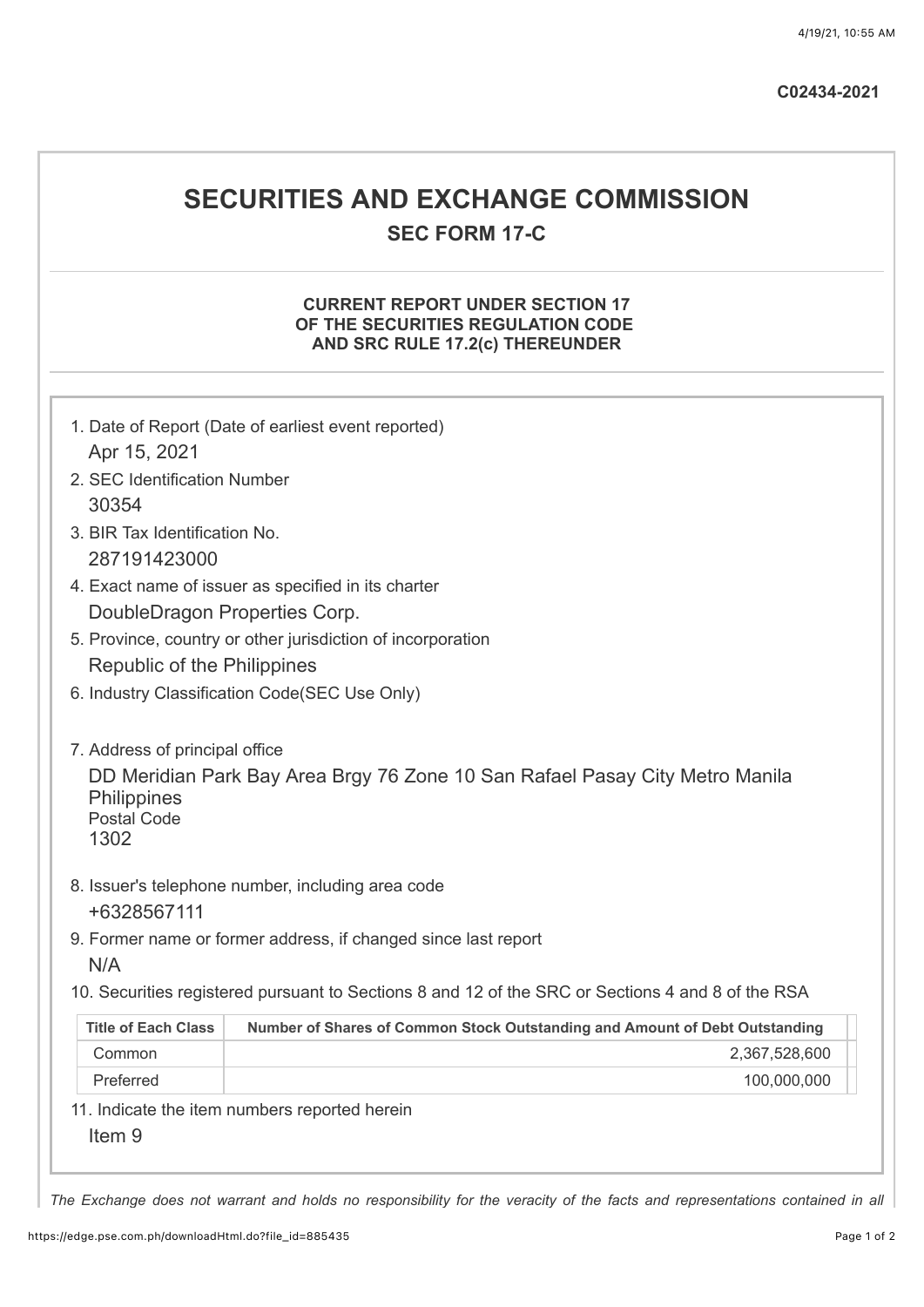*corporate disclosures, including financial reports. All data contained herein are prepared and submitted by the disclosing party to the Exchange, and are disseminated solely for purposes of information. Any questions on the data contained herein should be addressed directly to the Corporate Information Officer of the disclosing party.*



# **DoubleDragon Properties Corp. DD**

# **PSE Disclosure Form 4-30 - Material Information/Transactions** *References: SRC Rule 17 (SEC Form 17-C) and Sections 4.1 and 4.4 of the Revised Disclosure Rules*

**Subject of the Disclosure**

Matters approved in the Board of Directors meeting on April 14, 2021

**Background/Description of the Disclosure**

Matters approved in the Board of Directors meeting on April 14, 2021

**Other Relevant Information**

Please see attached letter dated April 15, 2021

**Filed on behalf by:**

| <b>Name</b>        | Barrera Jr.    |
|--------------------|----------------|
| <b>Designation</b> | ∟egal<br>Head, |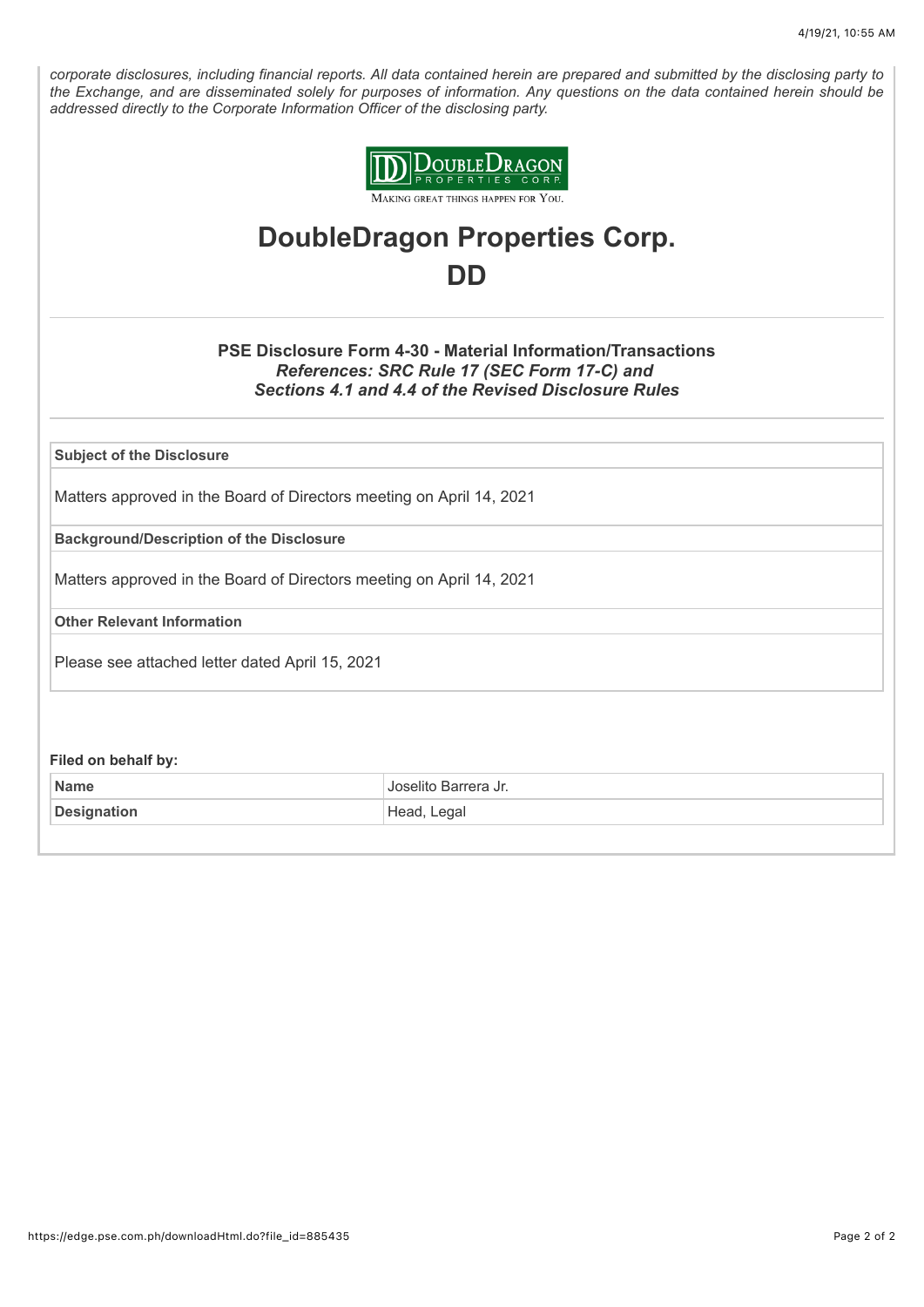

April 15, 2021

Philippine Stock Exchange Inc. Disclosure Department Taguig City

# Attention: **Ms. Janet A. Encarnacion** Head, Disclosure Department

Gentlemen,

Please be advised that in a Board of Directors meeting of DoubleDragon Properties, Corp. (the "Company") held on April 14, 2021, the following resolution were unanimously adopted and approved:

- 1. Amendment of the Articles of Incorporation to:
	- a. Change the company name to DoubleDragon Corporation;
	- b. Amendment to the primary and secondary purposes of the Company;
	- c. Change in the corporate life of the Company to perpetual.
- 2. Authorization of the Company's President Mr. Ferdinand J. Sia to fix the time, date and manner of conducting the annual stockholders meeting of the Company for 2021.

Thank you.

Very truly yours, Joselito L. Barrera, Jr. Chief Information Officer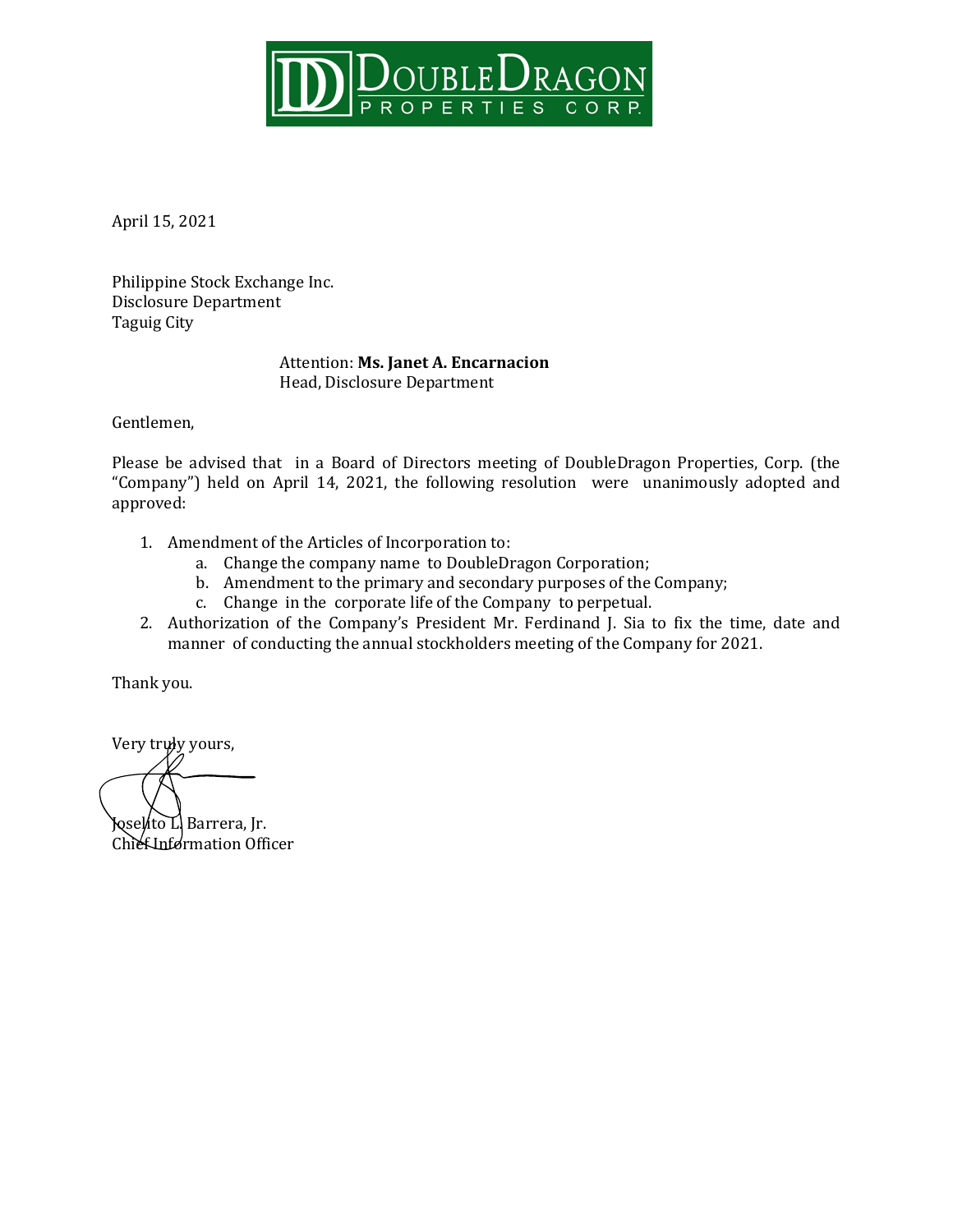| Article | From                                                                                                                                                                                                                                                                                                                                                                                                                                                                                                                                                                                                                                                                                                                                                                                                    | To                                                                                                                                                                                                                                                                                                                                                                                                                                                                                                                                                                                                                                                                                                                                                                                                                                      |
|---------|---------------------------------------------------------------------------------------------------------------------------------------------------------------------------------------------------------------------------------------------------------------------------------------------------------------------------------------------------------------------------------------------------------------------------------------------------------------------------------------------------------------------------------------------------------------------------------------------------------------------------------------------------------------------------------------------------------------------------------------------------------------------------------------------------------|-----------------------------------------------------------------------------------------------------------------------------------------------------------------------------------------------------------------------------------------------------------------------------------------------------------------------------------------------------------------------------------------------------------------------------------------------------------------------------------------------------------------------------------------------------------------------------------------------------------------------------------------------------------------------------------------------------------------------------------------------------------------------------------------------------------------------------------------|
| First   | DOUBLEDRAGON PROPERTIES CORP.                                                                                                                                                                                                                                                                                                                                                                                                                                                                                                                                                                                                                                                                                                                                                                           | DOUBLEDRAGON CORPORATION                                                                                                                                                                                                                                                                                                                                                                                                                                                                                                                                                                                                                                                                                                                                                                                                                |
| Second  | A. That the primary purpose of this corporation is:                                                                                                                                                                                                                                                                                                                                                                                                                                                                                                                                                                                                                                                                                                                                                     | A. That the primary purpose of this corporation is:                                                                                                                                                                                                                                                                                                                                                                                                                                                                                                                                                                                                                                                                                                                                                                                     |
|         | To engage in the business of real estate development<br>including but not limited to residential and<br>commercial<br>subdivisions,<br>buildings,<br>and<br>condominium projects in accordance with Republic<br>Act 4726 (otherwise known as The Condominium<br>Act) as amended; to buy and acquire by purchase,<br>lease or otherwise, lands, and interest in land and to<br>own, hold, impose, promote, develop, subdivide<br>and manage any land owned, held or occupied by<br>the Corporation or belonging to them; to construct,<br>erect and manage or administer buildings such as<br>condominiums, apartments, hotels, restaurants,<br>stores or other structures now or hereafter erected<br>on any land owned, held or occupied and to<br>mortgage, sell, lease or otherwise dispose of lands | To invest in or otherwise acquire and own, hold, use<br>sell, assign, transfer, lease, mortgage, exchange,<br>develop, or otherwise dispose of real and personal<br>property of every kind and description, including shares<br>of stock, bonds, debentures, notes,<br>evidence of<br>indebtedness, and other securities and obligations of any<br>corporation or corporations, associations, domestic or<br>foreign, and to possess and exercise in respect thereof,<br>all the rights, powers and privileges of ownership,<br>including all voting powers of any stock so owned, and<br>to secure and guarantee the loans and obligations of, and<br>act as surety for its subsidiaries, affiliates or associates as<br>may be authorized by the Board of Directors.<br>B. That the corporation shall have all the express power of a |
|         | or interest in lands and buildings or other structures<br>at any time owned or held by the corporation or                                                                                                                                                                                                                                                                                                                                                                                                                                                                                                                                                                                                                                                                                               | corporation as provided for under Section 36 of the Corporation<br>Code of the Philippines and the following:                                                                                                                                                                                                                                                                                                                                                                                                                                                                                                                                                                                                                                                                                                                           |
|         | belonging to others in the Philippines or elsewhere<br>for such other lawful, commercial and charitable<br>purposes as may be deemed proper for the<br>corporation.<br>(As amended on 4 March 2011)                                                                                                                                                                                                                                                                                                                                                                                                                                                                                                                                                                                                     | i.<br>To acquire by purchase, lease, donation or otherwise,<br>and to own, use, operate, manage, improve, develop,<br>subdivide, sell, mortgage, exchange, lease, develop, and<br>hold for investment or otherwise dispose of buildings,<br>houses, apartments, and other structures of whatever                                                                                                                                                                                                                                                                                                                                                                                                                                                                                                                                        |
|         | B. That the corporation shall have all the express power of<br>a corporation as provided for under Section 36 of the                                                                                                                                                                                                                                                                                                                                                                                                                                                                                                                                                                                                                                                                                    | kind, together with their appurtenances;                                                                                                                                                                                                                                                                                                                                                                                                                                                                                                                                                                                                                                                                                                                                                                                                |
|         | Corporation Code of the Philippines and the following:<br>To acquire by purchase, lease, donation or<br>(i)<br>otherwise, and to own, use, improve,<br>subdivide,<br>sell,<br>develop,<br>mortgage,                                                                                                                                                                                                                                                                                                                                                                                                                                                                                                                                                                                                     | ii.<br>To raise equity capital, or incur any credit instrument to<br>meet the financial requirements of its business by the<br>issuance of bonds, promissory notes and other evidences<br>of indebtedness, and to secure the repayment thereof by<br>mortgage, pledge, upon the assets of the corporation, or                                                                                                                                                                                                                                                                                                                                                                                                                                                                                                                           |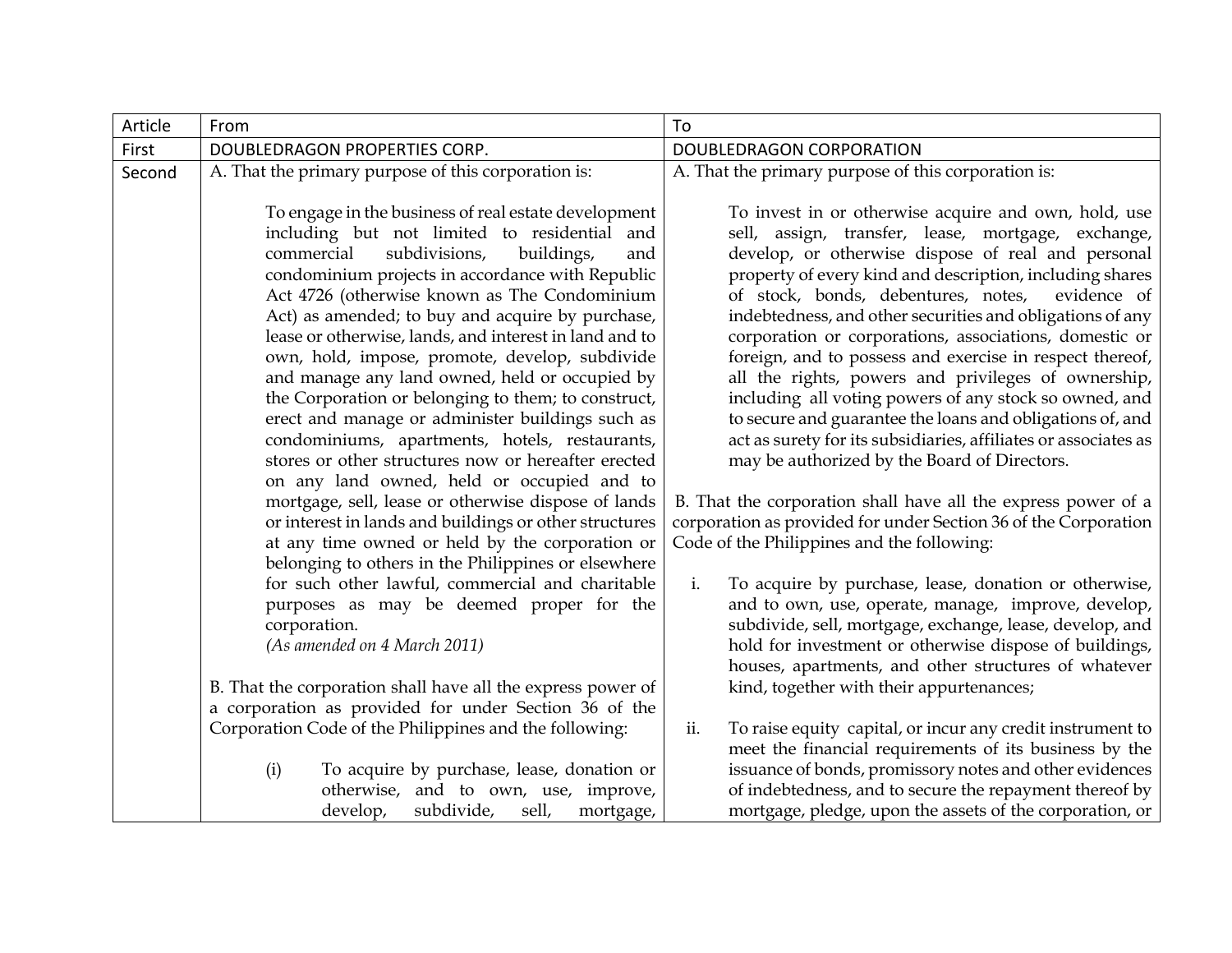|       | exchange, lease, develop, and hold for<br>investment or otherwise dispose<br><sub>of</sub><br>buildings, houses, apartments, and other<br>structures of whatever kind, together with<br>their appurtenances;                                                                                                                                                                                                                                      |      | to issue pursuant to law shares of its capital stock,<br>preferred shares, debentures and other evidences of<br>indebtedness in payment for assets acquired by the<br>corporation or for money borrowed in the process of its<br>lawful business;                                                                                                                                                                                                                                                                                       |
|-------|---------------------------------------------------------------------------------------------------------------------------------------------------------------------------------------------------------------------------------------------------------------------------------------------------------------------------------------------------------------------------------------------------------------------------------------------------|------|-----------------------------------------------------------------------------------------------------------------------------------------------------------------------------------------------------------------------------------------------------------------------------------------------------------------------------------------------------------------------------------------------------------------------------------------------------------------------------------------------------------------------------------------|
| (ii)  | To purchase, acquire, own, lease, sell and<br>convey real properties, such as lands,<br>buildings, factories and warehouse and<br>machineries, equipment and other personal<br>properties as may be necessary or incidental<br>to the conduct of the corporation business,<br>and to pay in cash, shares of its<br>indebtedness, or other securities, as may be<br>deemed expedient, for any business of<br>property acquired by the corporation; | iii. | To invest and deal with the funds and other assets of the<br>corporation in such manner as may from time to time be<br>considered wise or expedient shares of stocks, bonds or<br>obligations or evidences of indebtedness in the same<br>manner and to the same extent as natural persons might,<br>could or would do and to exercise all rights, powers and<br>privileges of ownership, including the right to vote<br>thereof or consent in respect thereof for any and all<br>purpose without engaging in stock brokerage business; |
| (iii) | To borrow or raise money necessary to meet<br>the financial requirements of its business by<br>the issuance of bonds, promissory notes and<br>other evidences of indebtedness, and to<br>secure the repayment thereof by mortgage,<br>pledge, upon the properties of the<br>corporation, or to issue pursuant to law<br>shares of its capital stock, debentures and                                                                               | iv.  | To enter into any lawful arrangement for sharing profits,<br>union of interest, reciprocal concession, or cooperation,<br>corporation, association, partnership<br>with<br>any<br>syndicate, entity, person, employees or governmental,<br>municipal or public authority, domestic or foreign, in the<br>carrying on of any business or transaction deemed<br>necessary, convenient or incident to carrying out any of<br>the purposes of the corporation;                                                                              |
|       | other evidences of indebtedness in payment<br>for properties acquired by the corporation or<br>for money borrowed in the process of its<br>lawful business;                                                                                                                                                                                                                                                                                       | v.   | To acquire or obtain from any government or authority,<br>foreign, national, provincial, municipal or otherwise, or<br>any corporation, corporation or partnership or person,<br>such charter, contracts, franchise, privileges exemption,<br>licenses and concessions as may be conducive to any of                                                                                                                                                                                                                                    |
| (iv)  | To invest and deal with the money and<br>properties of the corporation in such manner<br>as may from time to time be considered wise                                                                                                                                                                                                                                                                                                              |      | the objects of the corporation;                                                                                                                                                                                                                                                                                                                                                                                                                                                                                                         |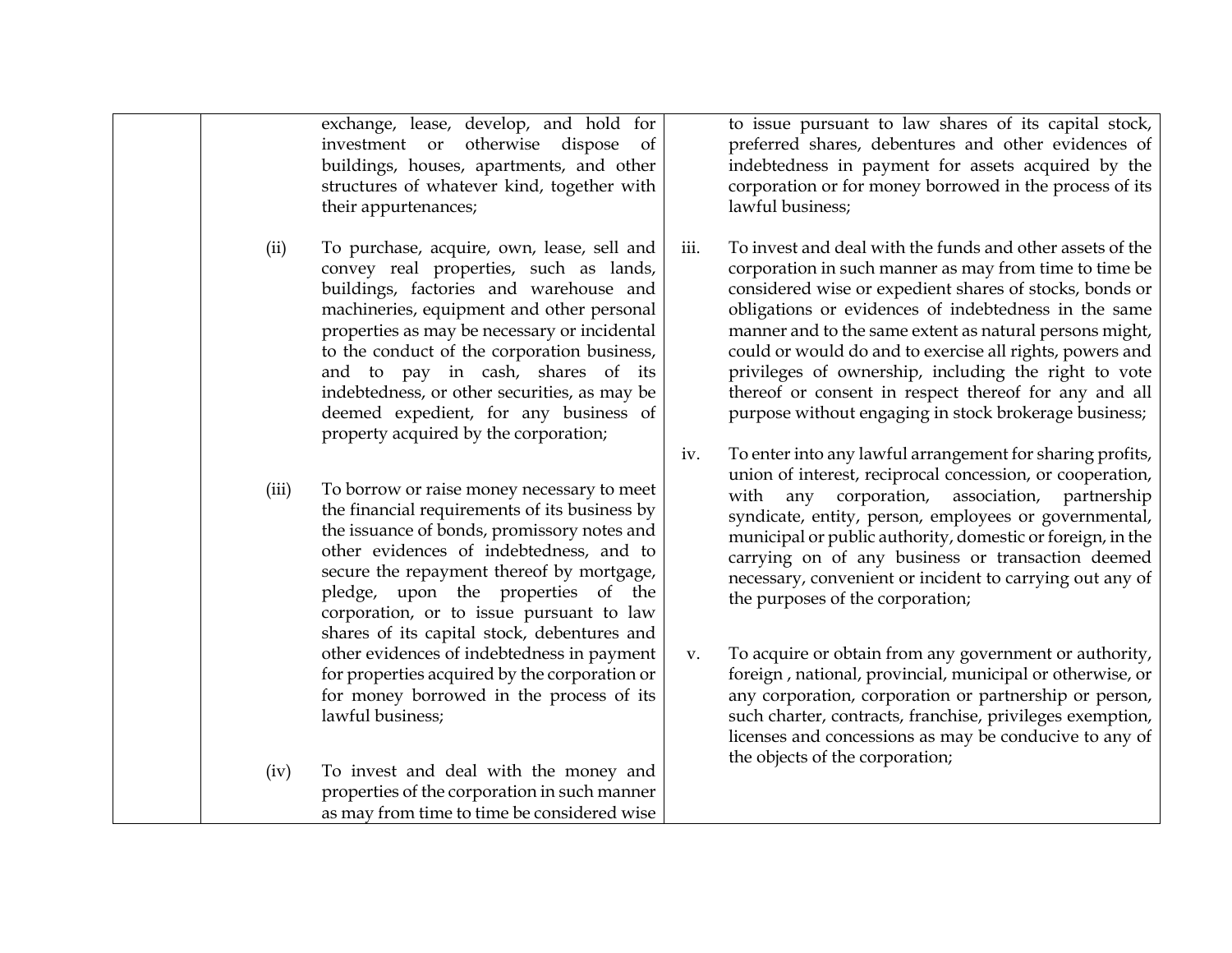|       | or expedient shares of stocks, bonds or<br>obligations or evidences of indebtedness in<br>the same manner and to the same extent as<br>natural persons might, could or would do<br>and to exercise all rights, powers and<br>privileges of ownership, including the right<br>to vote thereof or consent in respect thereof<br>for any and all purpose without engaging in | vi.   | To establish and operate one or more branch offices or<br>agencies and to carry on any or all acts of its operations<br>and business without any restriction as to place or<br>amount including the right to hold, purchase, or<br>otherwise acquire, lease, mortgage, pledge and convey<br>or otherwise deal in and with real and personal property<br>anywhere within the Philippines;                                                                                       |
|-------|---------------------------------------------------------------------------------------------------------------------------------------------------------------------------------------------------------------------------------------------------------------------------------------------------------------------------------------------------------------------------|-------|--------------------------------------------------------------------------------------------------------------------------------------------------------------------------------------------------------------------------------------------------------------------------------------------------------------------------------------------------------------------------------------------------------------------------------------------------------------------------------|
| (v)   | stock brokerage business;<br>To enter into any lawful arrangement for<br>sharing profits, union of interest, reciprocal<br>concession, or cooperation,<br>with any                                                                                                                                                                                                        | vii.  | To distribute the surplus profits of the corporation to the<br>shareholders thereof in cash or in kind, namely,<br>properties of the corporation, particularly any shares of<br>stock, debentures or securities of other companies<br>belonging to the corporation;                                                                                                                                                                                                            |
|       | association,<br>partnership<br>corporation,<br>syndicate, entity, person or governmental,<br>municipal or public authority, domestic or<br>foreign, in the carrying on of any business or<br>transaction deemed necessary, convenient<br>or incident to carrying out any of the<br>purposes of the corporation;                                                           | viii. | To do or cause to be done any one or more of the acts<br>and things herein set forth as its purposes, within or<br>without the Philippines, and in any and all foreign<br>countries, and to do everything necessary, desirable or<br>incidental to the accomplishment of the purpose or the<br>exercise of any one or more of its powers, or which shall<br>at any time appear conducive to or expedient for the<br>protection or benefit of the corporation; (As amended on 4 |
| (vi)  | To acquire or obtain from any government<br>or authority, national, provincial, municipal<br>otherwise,<br>or<br>corporation,<br>any<br>or<br>corporation or partnership or person, such<br>charter, contracts, franchise, privileges<br>exemption, licenses and concessions as may<br>be conducive to any of the objects of the<br>corporation;                          | ix.   | march 2011)<br>To create or invest in corporations that engage in various<br>and any kind of business ventures or such other<br>activities related to the primary purpose and for the<br>furtherance of the purpose of the parent company; (As<br>amended on 27 January 2014);                                                                                                                                                                                                 |
| (vii) | To establish and operate one or more branch<br>offices or agencies and to carry on any or all<br>acts of its operations and business without                                                                                                                                                                                                                              | x.    | To create or invest in corporations engaged in various<br>business sectors and industries, to enter into Joint<br>Venture Agreements with any person for the creation,<br>development, operation and/or management of any                                                                                                                                                                                                                                                      |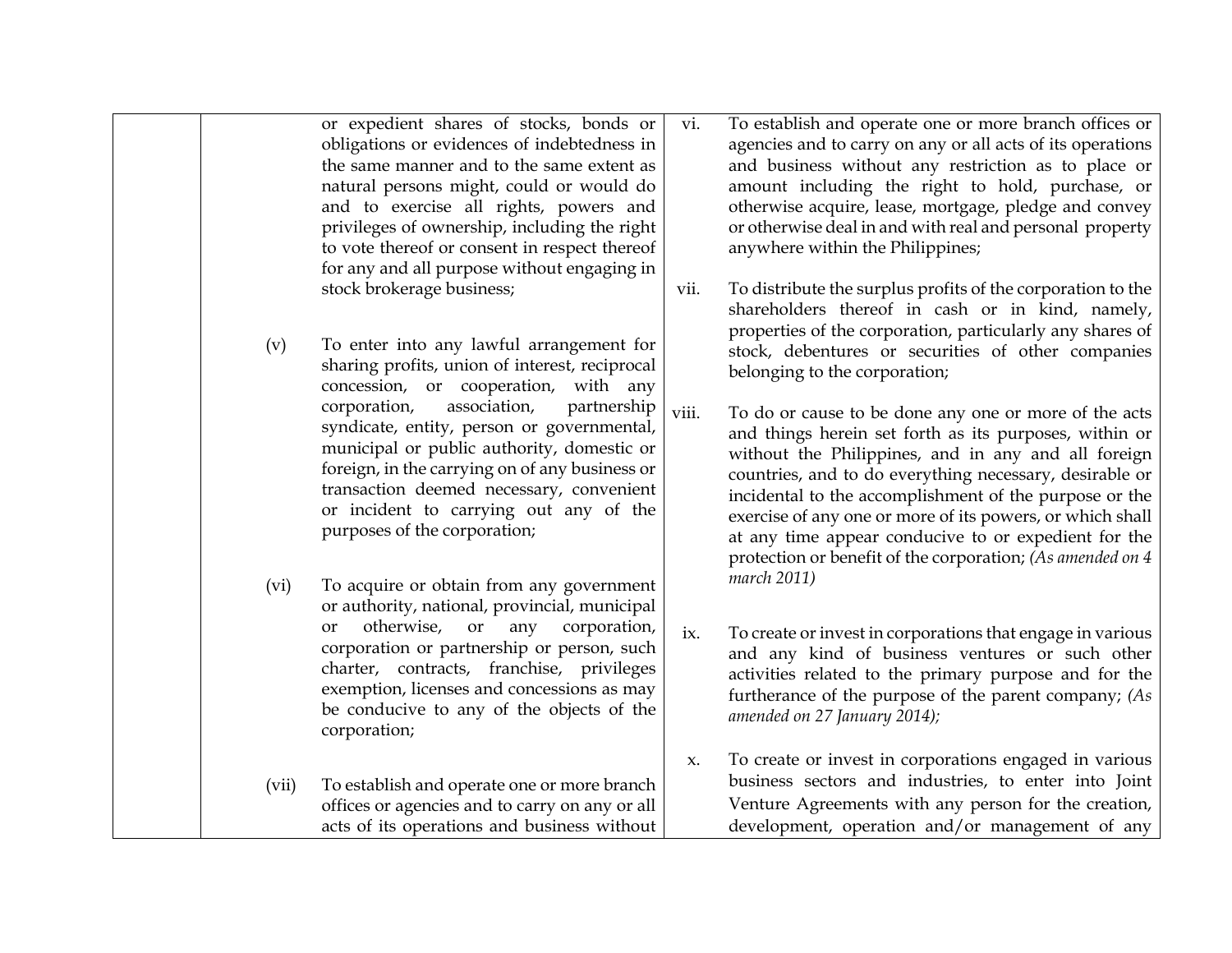|        | any restriction as to place or amount<br>including the right to hold, purchase, or<br>otherwise acquire, lease, mortgage, pledge<br>and convey or otherwise deal in and with<br>real and personal property anywhere within<br>the Philippines;                                                                                                                                                                         | xi.   | business and to enter into any other lawful agreement<br>for the furtherance of this purpose.<br>To own, purchase, license, acquire, obtain an interest in,<br>hold, pledge, mortgage, assign, deposit, create trust<br>with respect to, exchange, sell or otherwise dispose,                                                                                        |
|--------|------------------------------------------------------------------------------------------------------------------------------------------------------------------------------------------------------------------------------------------------------------------------------------------------------------------------------------------------------------------------------------------------------------------------|-------|----------------------------------------------------------------------------------------------------------------------------------------------------------------------------------------------------------------------------------------------------------------------------------------------------------------------------------------------------------------------|
| (viii) | To distribute the surplus profits of the<br>corporation to the shareholders thereof in<br>cash or in kind, namely, properties of the<br>corporation, particularly any shares of stock,                                                                                                                                                                                                                                 |       | charge royalties for, any and all intellectual property<br>rights as may be necessary for the furtherance of its<br>business.                                                                                                                                                                                                                                        |
|        | debentures or securities of other companies<br>belonging to the corporation;                                                                                                                                                                                                                                                                                                                                           | xii.  | To directly or indirectly engage in any business as may<br>be authorized by law and to do such other things and<br>acts, including, as necessarily included, incidental or<br>conducive to the attainment of the above purposes or                                                                                                                                   |
| (ix)   | To do or cause to be done any one or more<br>of the acts and things herein set forth as its<br>purposes, within or without the Philippines,<br>and in any and all foreign countries, and to<br>do everything necessary, desirable or<br>incidental to the accomplishment of the<br>purpose or the exercise of any one or more<br>of its powers, or which shall at any time<br>appear conducive to or expedient for the |       | any of them, or which may be conveniently carried on<br>and indirectly, to enhance the value of or render<br>profitable any business of the corporation, always<br>provided that nothing shall be done in connection with<br>any of the above objects which is prohibited by any of<br>the laws of the Philippines or any country where such<br>business is located. |
|        | protection or benefit of the corporation; (As<br>amended on 4 march 2011)                                                                                                                                                                                                                                                                                                                                              | xiii. | To propose or invest in, or participate (whether by itself<br>or as a consortium member, joint venture partner, or<br>otherwise) in the acquisition of interest in various                                                                                                                                                                                           |
| (x)    | To create or invest in corporations that<br>engage in property related ventures, such as<br>but not limited to construction, operations                                                                                                                                                                                                                                                                                |       | projects of all kinds, in its capacity as a holding<br>company.                                                                                                                                                                                                                                                                                                      |
|        | and management of terminals or such other<br>activities related to the primary purpose and<br>for the furtherance of the purpose of the                                                                                                                                                                                                                                                                                | XIV.  | To perform all acts necessary for the furtherance of its<br>primary purpose, as may be approved by the Board of<br>Directors.                                                                                                                                                                                                                                        |